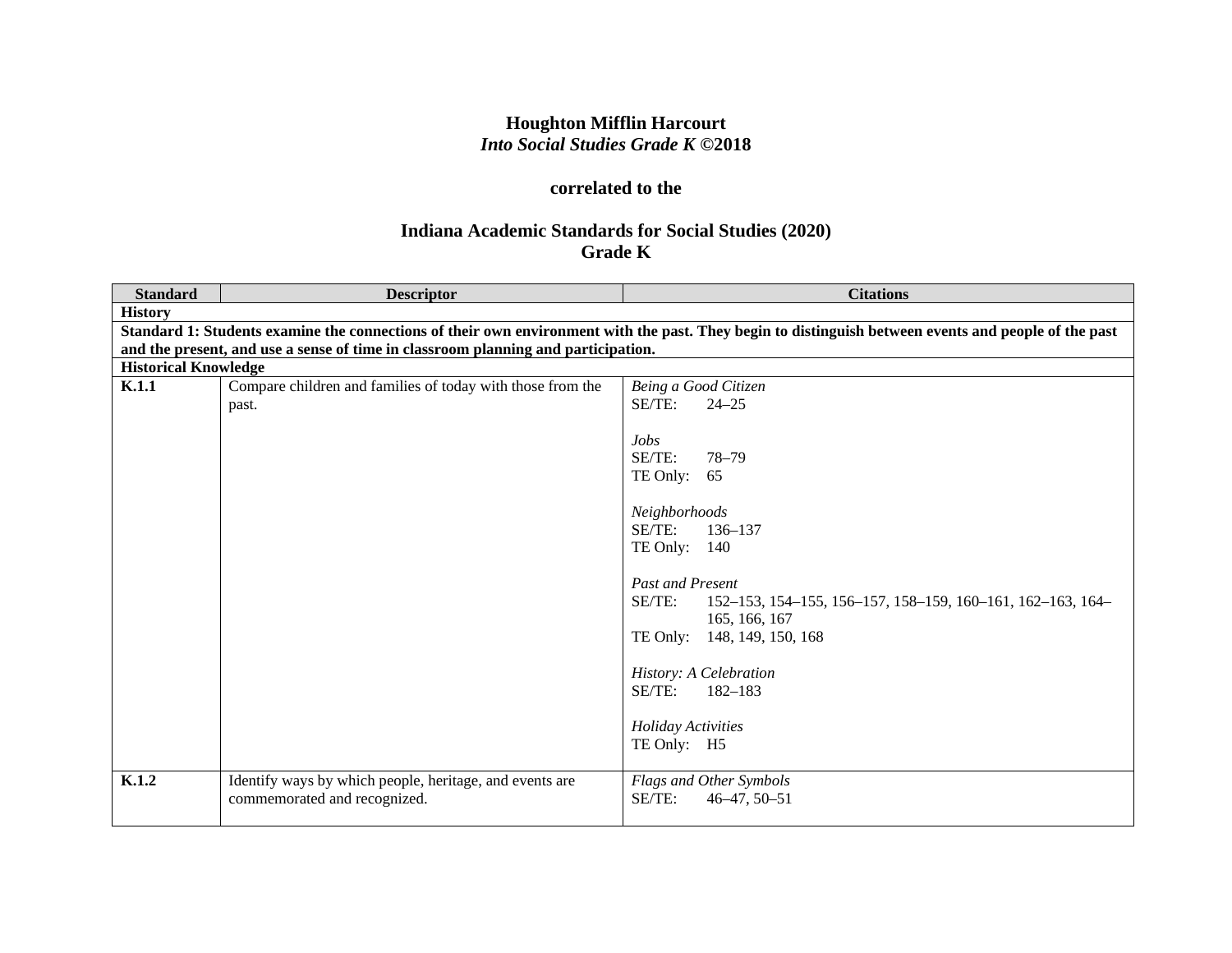| <b>Standard</b>                 | <b>Descriptor</b>                                                                          | <b>Citations</b>                                                                                                                                        |
|---------------------------------|--------------------------------------------------------------------------------------------|---------------------------------------------------------------------------------------------------------------------------------------------------------|
|                                 |                                                                                            | History: A Celebration                                                                                                                                  |
|                                 |                                                                                            | SE/TE:<br>178-179, 180-181, 182-183, 184-185, 186-187, 188-189, 190-                                                                                    |
|                                 |                                                                                            | 191, 194, 195                                                                                                                                           |
|                                 |                                                                                            | TE Only: 173, 176, 186, 196                                                                                                                             |
|                                 |                                                                                            | <b>Holiday Activities</b>                                                                                                                               |
|                                 |                                                                                            | TE Only: H2, H3, H4, H5, H6, H7, H8, H9, H10, H11                                                                                                       |
|                                 |                                                                                            |                                                                                                                                                         |
| <b>Chronological Thinking</b>   |                                                                                            |                                                                                                                                                         |
| K.1.3                           | Identify events and place events in a sequence.                                            | <b>Past and Present</b>                                                                                                                                 |
|                                 |                                                                                            | SE/TE:<br>150-151, 154-155                                                                                                                              |
|                                 |                                                                                            | TE Only: 149, 151, 161, 165, 168                                                                                                                        |
|                                 |                                                                                            |                                                                                                                                                         |
| K.1.4                           | Explain that calendars are used to represent the days of the                               | <b>Past and Present</b>                                                                                                                                 |
|                                 | week and months of the year.                                                               | SE/TE:<br>$150 - 151$                                                                                                                                   |
|                                 |                                                                                            | TE Only: 149, 156, 157, 168                                                                                                                             |
|                                 |                                                                                            | History: A Celebration                                                                                                                                  |
|                                 |                                                                                            | SE/TE:<br>186-187, 194-195                                                                                                                              |
|                                 |                                                                                            | TE Only: 177, 187, 195                                                                                                                                  |
|                                 |                                                                                            |                                                                                                                                                         |
| <b>Civics and Government</b>    |                                                                                            |                                                                                                                                                         |
|                                 |                                                                                            | Standard 2: Students learn that they are citizens of their school, community, and the United States; identify symbols of the nation; and understand the |
|                                 | importance of being a responsible citizen who knows why rules are needed and follows them. |                                                                                                                                                         |
| <b>Foundation of Government</b> |                                                                                            |                                                                                                                                                         |
| K.2.1                           | Give examples of people who are community helpers and                                      | Being a Good Citizen                                                                                                                                    |
|                                 | leaders and describe how they help us.                                                     | SE/TE:<br>$20 - 21$                                                                                                                                     |
|                                 |                                                                                            | TE Only:<br>26                                                                                                                                          |
|                                 |                                                                                            | Jobs                                                                                                                                                    |
|                                 |                                                                                            | SE/TE:<br>70-71, 72-73, 76-77, 83                                                                                                                       |
|                                 |                                                                                            | TE Only:<br>84                                                                                                                                          |
|                                 |                                                                                            |                                                                                                                                                         |
|                                 |                                                                                            | <b>Maps</b>                                                                                                                                             |
|                                 |                                                                                            | TE Only: 104                                                                                                                                            |
|                                 |                                                                                            |                                                                                                                                                         |
|                                 |                                                                                            | Neighborhoods                                                                                                                                           |
|                                 |                                                                                            | SE/TE:<br>132-133                                                                                                                                       |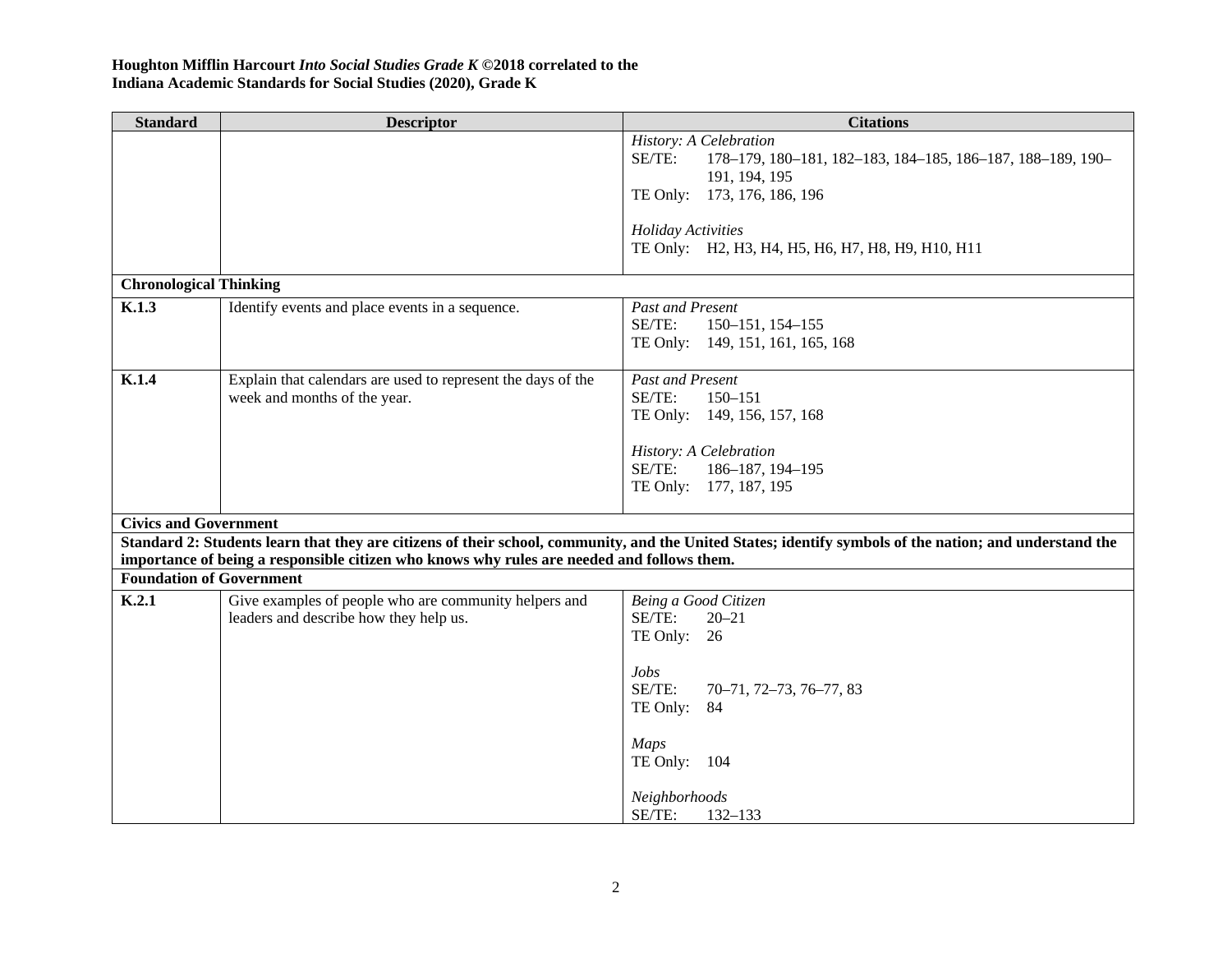| TE Only: 140<br>History: A Celebration<br>TE Only: 178<br>Flags and Other Symbols<br>K.2.2<br>Identify and explain that the President of the United States is<br>the leader of our country and that the American flag is a<br>SE/TE:<br>38-39, 46-47, 50-51, 54<br>TE Only: 55, 56<br>symbol of the United States.<br>History: A Celebration<br>SE/TE:<br>$180 - 181$<br>TE Only: 183<br>Holiday Activities<br>TE Only: H4, H8, H10, H11<br><b>Functions of Government</b><br>K.2.3<br>Give examples of classroom and school rules and explain the<br>Being a Good Citizen<br>SE/TE:<br>importance of following these rules to ensure order and<br>$14-15, 26$<br>TE Only: 28<br>safety.<br>K.2.4<br>Give examples of how to be a responsible family member<br>Being a Good Citizen<br>and member of a group.<br>SE/TE:<br>$11, 12-13, 16-17, 26$<br>TE Only: 5, 9, 19, 28<br><b>Holiday Activities</b><br>TE Only: H7<br>Geography<br>Standard 3: Students understand that maps and globes are different representations of the Earth's surface and begin to explore the physical and<br>human geographic characteristics of their school, neighborhood, and community.<br><b>World in Spatial Terms</b><br>K.3.1<br>Use words related to location, direction, and distance,<br><b>Maps</b><br>SE/TE:<br>including here/there, over/under, left/right, above/below,<br>94-95, 96-97, 102-103, 104-105<br>forward/backward, and between.<br>TE Only:<br>89, 112<br>Neighborhoods | <b>Standard</b> | <b>Descriptor</b> | <b>Citations</b> |
|----------------------------------------------------------------------------------------------------------------------------------------------------------------------------------------------------------------------------------------------------------------------------------------------------------------------------------------------------------------------------------------------------------------------------------------------------------------------------------------------------------------------------------------------------------------------------------------------------------------------------------------------------------------------------------------------------------------------------------------------------------------------------------------------------------------------------------------------------------------------------------------------------------------------------------------------------------------------------------------------------------------------------------------------------------------------------------------------------------------------------------------------------------------------------------------------------------------------------------------------------------------------------------------------------------------------------------------------------------------------------------------------------------------------------------------------------------------------------------|-----------------|-------------------|------------------|
|                                                                                                                                                                                                                                                                                                                                                                                                                                                                                                                                                                                                                                                                                                                                                                                                                                                                                                                                                                                                                                                                                                                                                                                                                                                                                                                                                                                                                                                                                  |                 |                   |                  |
|                                                                                                                                                                                                                                                                                                                                                                                                                                                                                                                                                                                                                                                                                                                                                                                                                                                                                                                                                                                                                                                                                                                                                                                                                                                                                                                                                                                                                                                                                  |                 |                   |                  |
|                                                                                                                                                                                                                                                                                                                                                                                                                                                                                                                                                                                                                                                                                                                                                                                                                                                                                                                                                                                                                                                                                                                                                                                                                                                                                                                                                                                                                                                                                  |                 |                   |                  |
|                                                                                                                                                                                                                                                                                                                                                                                                                                                                                                                                                                                                                                                                                                                                                                                                                                                                                                                                                                                                                                                                                                                                                                                                                                                                                                                                                                                                                                                                                  |                 |                   |                  |
|                                                                                                                                                                                                                                                                                                                                                                                                                                                                                                                                                                                                                                                                                                                                                                                                                                                                                                                                                                                                                                                                                                                                                                                                                                                                                                                                                                                                                                                                                  |                 |                   |                  |
|                                                                                                                                                                                                                                                                                                                                                                                                                                                                                                                                                                                                                                                                                                                                                                                                                                                                                                                                                                                                                                                                                                                                                                                                                                                                                                                                                                                                                                                                                  |                 |                   |                  |
|                                                                                                                                                                                                                                                                                                                                                                                                                                                                                                                                                                                                                                                                                                                                                                                                                                                                                                                                                                                                                                                                                                                                                                                                                                                                                                                                                                                                                                                                                  |                 |                   |                  |
|                                                                                                                                                                                                                                                                                                                                                                                                                                                                                                                                                                                                                                                                                                                                                                                                                                                                                                                                                                                                                                                                                                                                                                                                                                                                                                                                                                                                                                                                                  |                 |                   |                  |
|                                                                                                                                                                                                                                                                                                                                                                                                                                                                                                                                                                                                                                                                                                                                                                                                                                                                                                                                                                                                                                                                                                                                                                                                                                                                                                                                                                                                                                                                                  |                 |                   |                  |
|                                                                                                                                                                                                                                                                                                                                                                                                                                                                                                                                                                                                                                                                                                                                                                                                                                                                                                                                                                                                                                                                                                                                                                                                                                                                                                                                                                                                                                                                                  |                 |                   |                  |
|                                                                                                                                                                                                                                                                                                                                                                                                                                                                                                                                                                                                                                                                                                                                                                                                                                                                                                                                                                                                                                                                                                                                                                                                                                                                                                                                                                                                                                                                                  |                 |                   |                  |
|                                                                                                                                                                                                                                                                                                                                                                                                                                                                                                                                                                                                                                                                                                                                                                                                                                                                                                                                                                                                                                                                                                                                                                                                                                                                                                                                                                                                                                                                                  |                 |                   |                  |
|                                                                                                                                                                                                                                                                                                                                                                                                                                                                                                                                                                                                                                                                                                                                                                                                                                                                                                                                                                                                                                                                                                                                                                                                                                                                                                                                                                                                                                                                                  |                 |                   |                  |
|                                                                                                                                                                                                                                                                                                                                                                                                                                                                                                                                                                                                                                                                                                                                                                                                                                                                                                                                                                                                                                                                                                                                                                                                                                                                                                                                                                                                                                                                                  |                 |                   |                  |
|                                                                                                                                                                                                                                                                                                                                                                                                                                                                                                                                                                                                                                                                                                                                                                                                                                                                                                                                                                                                                                                                                                                                                                                                                                                                                                                                                                                                                                                                                  |                 |                   |                  |
|                                                                                                                                                                                                                                                                                                                                                                                                                                                                                                                                                                                                                                                                                                                                                                                                                                                                                                                                                                                                                                                                                                                                                                                                                                                                                                                                                                                                                                                                                  |                 |                   |                  |
|                                                                                                                                                                                                                                                                                                                                                                                                                                                                                                                                                                                                                                                                                                                                                                                                                                                                                                                                                                                                                                                                                                                                                                                                                                                                                                                                                                                                                                                                                  |                 |                   |                  |
|                                                                                                                                                                                                                                                                                                                                                                                                                                                                                                                                                                                                                                                                                                                                                                                                                                                                                                                                                                                                                                                                                                                                                                                                                                                                                                                                                                                                                                                                                  |                 |                   |                  |
|                                                                                                                                                                                                                                                                                                                                                                                                                                                                                                                                                                                                                                                                                                                                                                                                                                                                                                                                                                                                                                                                                                                                                                                                                                                                                                                                                                                                                                                                                  |                 |                   |                  |
|                                                                                                                                                                                                                                                                                                                                                                                                                                                                                                                                                                                                                                                                                                                                                                                                                                                                                                                                                                                                                                                                                                                                                                                                                                                                                                                                                                                                                                                                                  |                 |                   |                  |
|                                                                                                                                                                                                                                                                                                                                                                                                                                                                                                                                                                                                                                                                                                                                                                                                                                                                                                                                                                                                                                                                                                                                                                                                                                                                                                                                                                                                                                                                                  |                 |                   |                  |
|                                                                                                                                                                                                                                                                                                                                                                                                                                                                                                                                                                                                                                                                                                                                                                                                                                                                                                                                                                                                                                                                                                                                                                                                                                                                                                                                                                                                                                                                                  |                 |                   |                  |
|                                                                                                                                                                                                                                                                                                                                                                                                                                                                                                                                                                                                                                                                                                                                                                                                                                                                                                                                                                                                                                                                                                                                                                                                                                                                                                                                                                                                                                                                                  |                 |                   |                  |
|                                                                                                                                                                                                                                                                                                                                                                                                                                                                                                                                                                                                                                                                                                                                                                                                                                                                                                                                                                                                                                                                                                                                                                                                                                                                                                                                                                                                                                                                                  |                 |                   |                  |
|                                                                                                                                                                                                                                                                                                                                                                                                                                                                                                                                                                                                                                                                                                                                                                                                                                                                                                                                                                                                                                                                                                                                                                                                                                                                                                                                                                                                                                                                                  |                 |                   |                  |
|                                                                                                                                                                                                                                                                                                                                                                                                                                                                                                                                                                                                                                                                                                                                                                                                                                                                                                                                                                                                                                                                                                                                                                                                                                                                                                                                                                                                                                                                                  |                 |                   |                  |
|                                                                                                                                                                                                                                                                                                                                                                                                                                                                                                                                                                                                                                                                                                                                                                                                                                                                                                                                                                                                                                                                                                                                                                                                                                                                                                                                                                                                                                                                                  |                 |                   |                  |
|                                                                                                                                                                                                                                                                                                                                                                                                                                                                                                                                                                                                                                                                                                                                                                                                                                                                                                                                                                                                                                                                                                                                                                                                                                                                                                                                                                                                                                                                                  |                 |                   |                  |
|                                                                                                                                                                                                                                                                                                                                                                                                                                                                                                                                                                                                                                                                                                                                                                                                                                                                                                                                                                                                                                                                                                                                                                                                                                                                                                                                                                                                                                                                                  |                 |                   |                  |
|                                                                                                                                                                                                                                                                                                                                                                                                                                                                                                                                                                                                                                                                                                                                                                                                                                                                                                                                                                                                                                                                                                                                                                                                                                                                                                                                                                                                                                                                                  |                 |                   |                  |
|                                                                                                                                                                                                                                                                                                                                                                                                                                                                                                                                                                                                                                                                                                                                                                                                                                                                                                                                                                                                                                                                                                                                                                                                                                                                                                                                                                                                                                                                                  |                 |                   |                  |
|                                                                                                                                                                                                                                                                                                                                                                                                                                                                                                                                                                                                                                                                                                                                                                                                                                                                                                                                                                                                                                                                                                                                                                                                                                                                                                                                                                                                                                                                                  |                 |                   |                  |
|                                                                                                                                                                                                                                                                                                                                                                                                                                                                                                                                                                                                                                                                                                                                                                                                                                                                                                                                                                                                                                                                                                                                                                                                                                                                                                                                                                                                                                                                                  |                 |                   |                  |
|                                                                                                                                                                                                                                                                                                                                                                                                                                                                                                                                                                                                                                                                                                                                                                                                                                                                                                                                                                                                                                                                                                                                                                                                                                                                                                                                                                                                                                                                                  |                 |                   |                  |
|                                                                                                                                                                                                                                                                                                                                                                                                                                                                                                                                                                                                                                                                                                                                                                                                                                                                                                                                                                                                                                                                                                                                                                                                                                                                                                                                                                                                                                                                                  |                 |                   |                  |
| SE/TE:<br>138                                                                                                                                                                                                                                                                                                                                                                                                                                                                                                                                                                                                                                                                                                                                                                                                                                                                                                                                                                                                                                                                                                                                                                                                                                                                                                                                                                                                                                                                    |                 |                   |                  |
|                                                                                                                                                                                                                                                                                                                                                                                                                                                                                                                                                                                                                                                                                                                                                                                                                                                                                                                                                                                                                                                                                                                                                                                                                                                                                                                                                                                                                                                                                  |                 |                   |                  |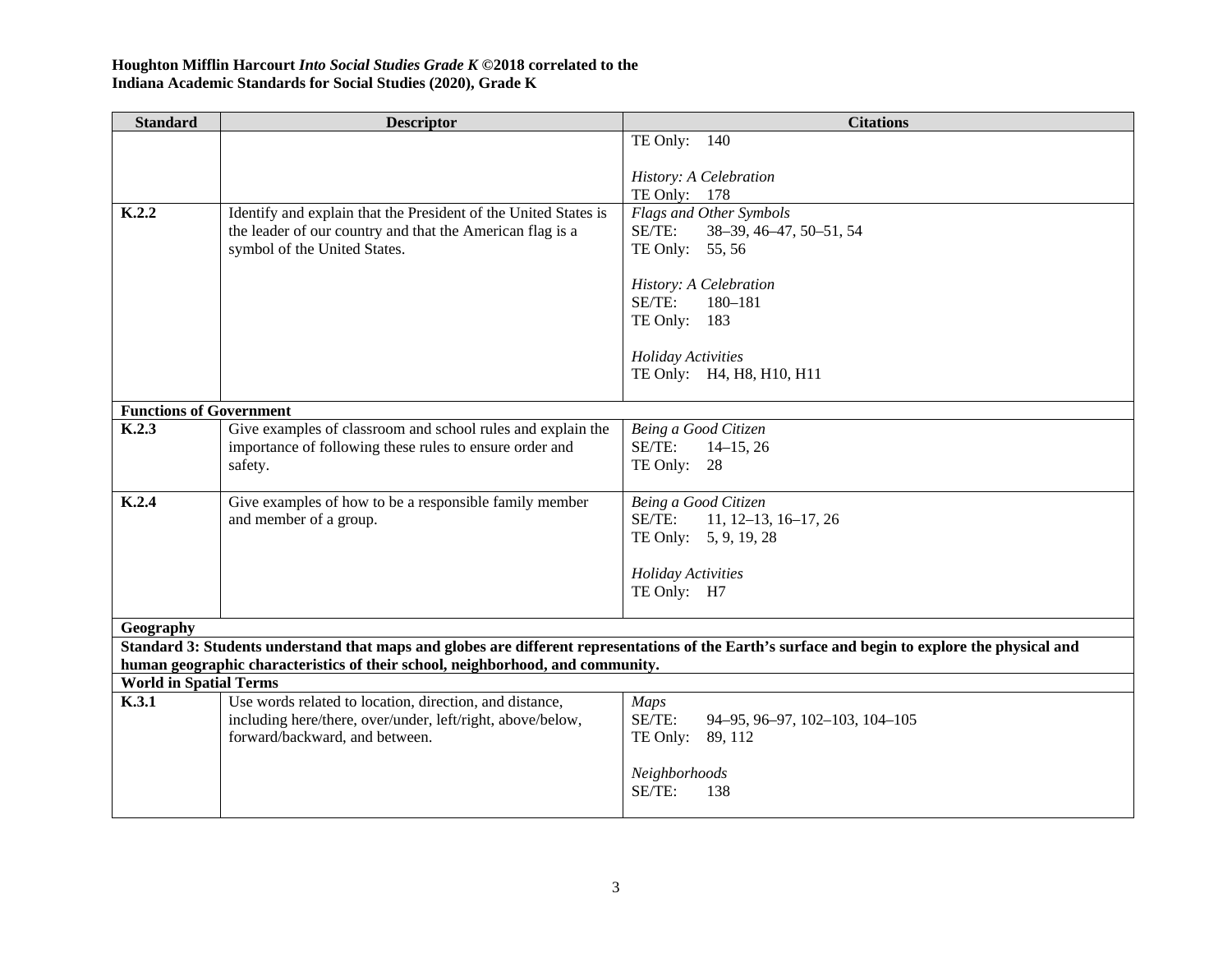| <b>Standard</b>           | <b>Descriptor</b>                                                           | <b>Citations</b>                       |
|---------------------------|-----------------------------------------------------------------------------|----------------------------------------|
| K.3.2                     | Identify maps and globes as ways of representing Earth and                  | <b>Maps</b>                            |
|                           | understand the basic difference between a map and globe,                    | SE/TE:<br>104-105, 106-107, 108-109    |
|                           | including the difference in water/oceans and land/continents.               | TE Only:<br>89, 93                     |
|                           |                                                                             | Neighborhoods                          |
|                           |                                                                             | SE/TE:<br>122-123, 124-125             |
|                           |                                                                             |                                        |
| <b>Places and Regions</b> |                                                                             |                                        |
| K.3.3                     | Locate and describe places in the school and community                      | <b>Maps</b>                            |
|                           | using words such as here/there, over/under, left/right,                     | SE/TE:<br>94-95, 96-97, 98-99, 100-101 |
|                           | above/below, forward/backward, and between.                                 | TE Only:<br>97, 111                    |
|                           |                                                                             | Neighborhoods                          |
|                           |                                                                             | SE/TE:<br>129, 134-135, 138            |
|                           |                                                                             | TE Only:<br>123                        |
|                           |                                                                             |                                        |
| K.3.4                     | Identify and describe the address and location of the school;               | Jobs                                   |
|                           | understand the importance of an address.                                    | TE Only: 76                            |
|                           |                                                                             |                                        |
|                           |                                                                             | <b>Maps</b><br>TE Only:<br>92          |
|                           |                                                                             |                                        |
| <b>Physical Systems</b>   |                                                                             |                                        |
| K.3.5                     | Describe and give examples of seasonal weather changes and                  | <b>Maps</b>                            |
|                           | illustrate how weather affects people and the environment.                  | TE Only: 106                           |
|                           |                                                                             | Past and Present                       |
|                           |                                                                             | SE/TE:<br>152                          |
|                           |                                                                             |                                        |
|                           |                                                                             | History: A Celebration                 |
|                           |                                                                             | TE Only: 187                           |
|                           |                                                                             |                                        |
| <b>Human Systems</b>      |                                                                             |                                        |
| K.3.6                     | Identify and compare similarities and differences in families,              | Neighborhoods<br>SE/TE:<br>$130 - 131$ |
|                           | classmates, neighbors and neighborhoods, and ethnic and<br>cultural groups. |                                        |
|                           |                                                                             | Holiday Activities                     |
|                           |                                                                             | TE Only: H3, H6, H9                    |
|                           |                                                                             |                                        |